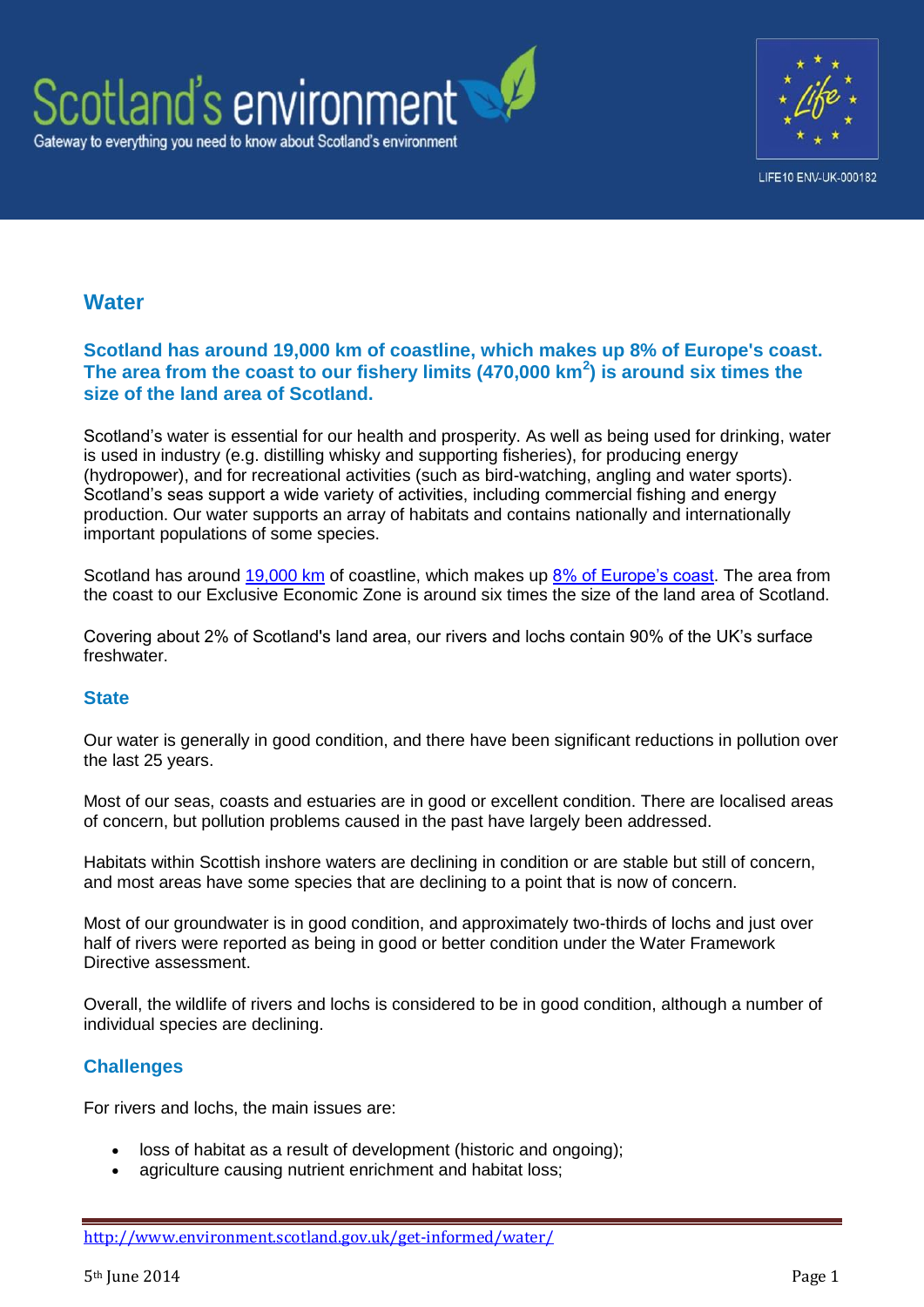



energy production disrupting the natural movement of water.

The main challenges faced by the marine environment are:

- commercial fishing, which can harm the sea bed and marine species;
- aquaculture causing localised pollution;
- loss of coastal and estuary habitat to development;
- diffuse pollution of estuaries and coastal areas.

Groundwater is under pressure from:

- agricultural inputs;
- water abstraction, causing water-table levels to drop;
- pollution from historic mining activities;
- pollution from historic industrial activities.

#### **Response**

We need to work together to balance the many demands on our water environment. The National Marine Plan and River Basin Management Plans aim to encourage development that balances the needs of the economy, society and the environment, now and in the future.

#### **What is it?**

[Coastal waters](http://www.environment.scotland.gov.uk/get-informed/water/coastal-waters/) - Almost all (97%) of Scotland's coastal waters are in good or high condition, but there are local impacts from commercial fishing, aquaculture and diffuse pollution. Growth in industries such as aquaculture and renewable energy may increase pressure on coastal waters.

[Estuaries](http://www.environment.scotland.gov.uk/get-informed/water/estuaries/) - Scottish estuaries are important resources for wildlife and humans, and 85% are in good or high environmental condition. However, they remain under pressure from human activity, particularly from nutrient enrichment and the damaging impacts of climate change.

[Freshwater lochs](http://www.environment.scotland.gov.uk/get-informed/water/freshwater-lochs/) - Scotland's lochs are an important part of our landscape and provide water for drinking and power generation as well as space for recreation. They are generally in good condition.

[Offshore waters](http://www.environment.scotland.gov.uk/get-informed/water/offshore-waters/) - Our seas are biologically diverse and relatively unpolluted. Some fishing is unsustainable, and energy production competes for space and increases pollution risks.

[Rivers and canals](http://www.environment.scotland.gov.uk/get-informed/water/rivers-and-canals/) - Scotland's river quality has improved in recent decades. Almost half of our rivers are now of good or better quality. Plans are in place to improve the remaining poorer-quality rivers.

<http://www.environment.scotland.gov.uk/get-informed/water/>